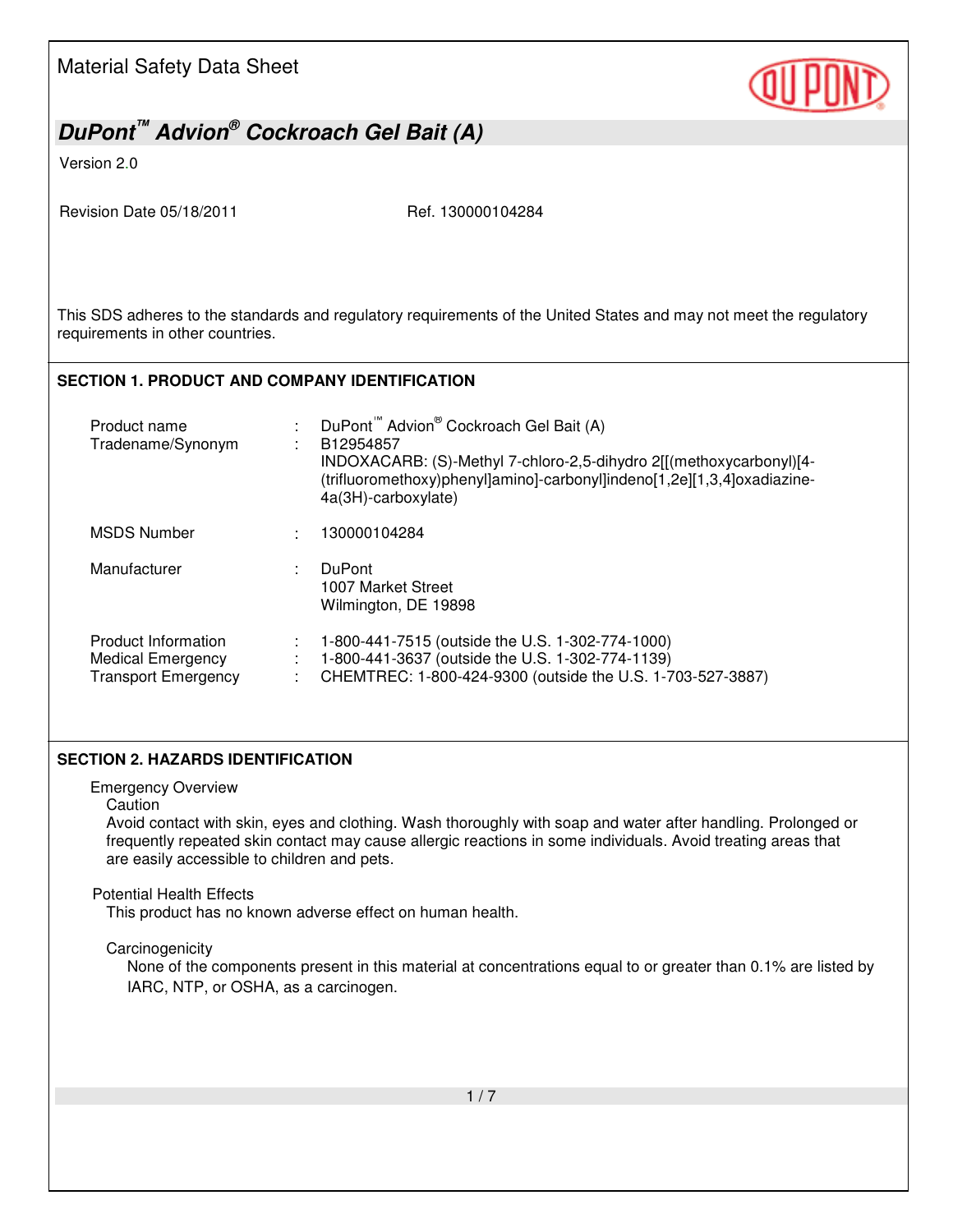

## *DuPont™ Advion® Cockroach Gel Bait (A)*

Version 2.0

Revision Date 05/18/2011 Ref. 130000104284

### **SECTION 3. COMPOSITION/INFORMATION ON INGREDIENTS**

| Component         | CAS-No.     | Concentration |
|-------------------|-------------|---------------|
| Indoxacarb        | 173584-44-6 | 0.6%          |
| Other Ingredients |             | 99.4 %        |

#### **SECTION 4. FIRST AID MEASURES**

| Skin contact                             | : The material is not likely to be hazardous by skin contact, but cleansing the<br>skin after use is advisable. Consult a physician if necessary.                                                                                                                         |
|------------------------------------------|---------------------------------------------------------------------------------------------------------------------------------------------------------------------------------------------------------------------------------------------------------------------------|
| Eye contact                              | No specific intervention is indicated as the compound is not likely to be<br>hazardous. Consult a physician if necessary.                                                                                                                                                 |
| Inhalation                               | No specific intervention is indicated as the compound is not likely to be<br>hazardous. Consult a physician if necessary.                                                                                                                                                 |
| Ingestion                                | No specific intervention is indicated as the compound is not likely to be<br>hazardous. Consult a physician if necessary.                                                                                                                                                 |
| General advice                           | Have the product container or label with you when calling a poison control<br>center or doctor, or going for treatment.<br>For medical emergencies involving this product, call toll free 1-800-441-3637.<br>See Label for Additional Precautions and Directions for Use. |
| <b>SECTION 5. FIRE-FIGHTING MEASURES</b> |                                                                                                                                                                                                                                                                           |
| Fire and Explosion Hazard                | : Not a fire or explosion hazard.                                                                                                                                                                                                                                         |
| Suitable extinguishing media             | : Water spray, Foam, Dry chemical, Carbon dioxide (CO2)                                                                                                                                                                                                                   |
|                                          | 2/7                                                                                                                                                                                                                                                                       |
|                                          |                                                                                                                                                                                                                                                                           |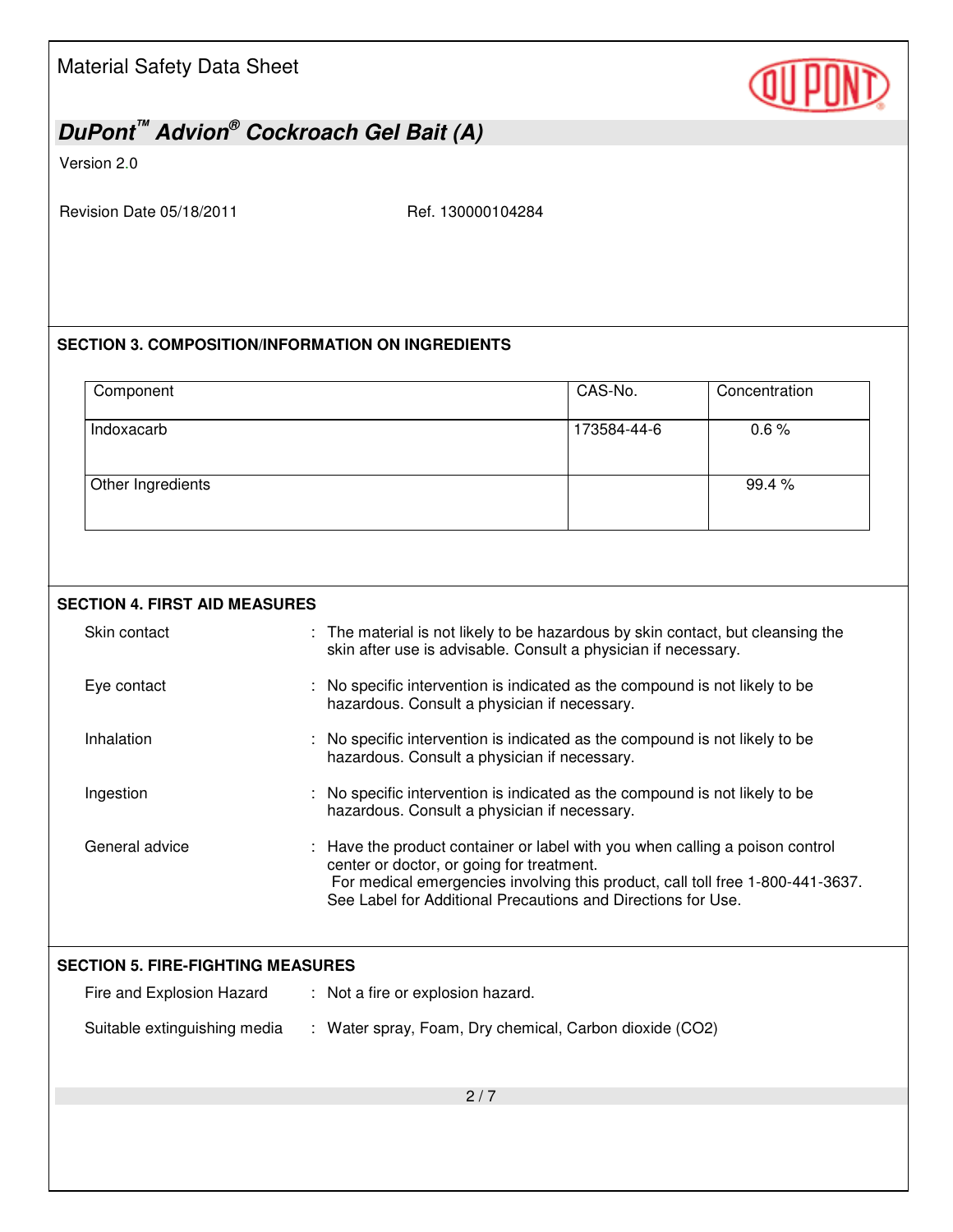

## *DuPont™ Advion® Cockroach Gel Bait (A)*

Version 2.0

| Revision Date 05/18/2011                      | Ref. 130000104284                                                                                                                                                                                                                                                                                                                                                                    |
|-----------------------------------------------|--------------------------------------------------------------------------------------------------------------------------------------------------------------------------------------------------------------------------------------------------------------------------------------------------------------------------------------------------------------------------------------|
| Unsuitable extinguishing<br>media             | : High volume water jet, (contamination risk)                                                                                                                                                                                                                                                                                                                                        |
| <b>Firefighting Instructions</b>              | : In the event of fire, wear self-contained breathing apparatus. Wear full<br>protective equipment.<br>Evacuate personnel and keep upwind of fire.                                                                                                                                                                                                                                   |
| <b>SECTION 6. ACCIDENTAL RELEASE MEASURES</b> |                                                                                                                                                                                                                                                                                                                                                                                      |
|                                               | NOTE: Review FIRE FIGHTING MEASURES and HANDLING (PERSONNEL) sections before proceeding with clean-<br>up. Use appropriate PERSONAL PROTECTIVE EQUIPMENT during clean-up.                                                                                                                                                                                                            |
| Safeguards (Personnel)                        | : Evacuate personnel, thoroughly ventilate area, use self-contained breathing<br>apparatus.                                                                                                                                                                                                                                                                                          |
| Spill Cleanup                                 | : Clean-up methods - small spillage For small spills, use cloth or paper towels<br>and place collected material and towels in appropriate container for disposal.<br>Clean-up methods - large spillage Soak up with sawdust, sand, oil dry or<br>other absorbent material. Sweep up and shovel into suitable containers for<br>disposal. Flush away traces with water and detergent. |
| <b>Accidental Release Measures</b>            | : Prevent material from entering sewers, waterways, or low areas.<br>Dispose of in accordance with local regulations.                                                                                                                                                                                                                                                                |
| <b>SECTION 7. HANDLING AND STORAGE</b>        |                                                                                                                                                                                                                                                                                                                                                                                      |
| Handling (Personnel)                          | : Avoid contact with skin, eyes and clothing. Wash hands before breaks and<br>immediately after handling the product. Avoid contamination of food.                                                                                                                                                                                                                                   |
| Handling (Physical Aspects)                   | : Do not apply this product around electrical equipment due to the possibility of<br>shock hazard.                                                                                                                                                                                                                                                                                   |
| Storage                                       | : Do not contaminate water, other pesticides, fertilizer, food or feed in storage.<br>Store in a cool, dry place. Store product in original container only in a location<br>inaccessible to children and pets.                                                                                                                                                                       |
|                                               | 3/7                                                                                                                                                                                                                                                                                                                                                                                  |
|                                               |                                                                                                                                                                                                                                                                                                                                                                                      |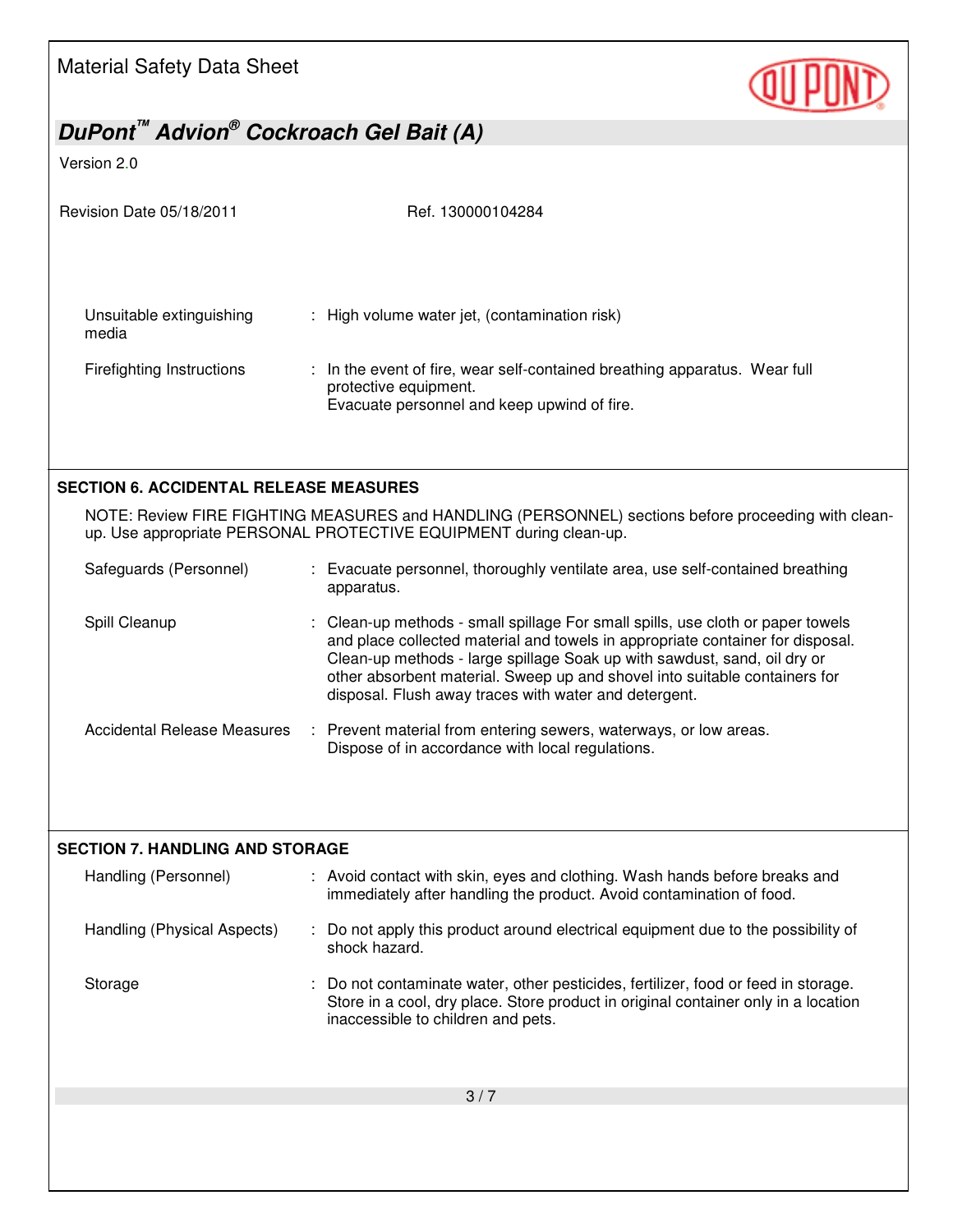| <b>Material Safety Data Sheet</b>                                             |                                                                                                    |
|-------------------------------------------------------------------------------|----------------------------------------------------------------------------------------------------|
| DuPont <sup>™</sup> Advion <sup>®</sup> Cockroach Gel Bait (A)                |                                                                                                    |
| Version 2.0                                                                   |                                                                                                    |
| Revision Date 05/18/2011                                                      | Ref. 130000104284                                                                                  |
| <b>SECTION 8. EXPOSURE CONTROLS/PERSONAL PROTECTION</b>                       |                                                                                                    |
| Personal protective equipment<br>Skin and body protection                     | : No PPE is specified however, avoid contact with skin, eyes, and clothing.                        |
| Protective measures                                                           | : Use this product in accordance with its label.                                                   |
| <b>Exposure Guidelines</b><br><b>Exposure Limit Values</b>                    |                                                                                                    |
| None established.                                                             |                                                                                                    |
| <b>SECTION 9. PHYSICAL AND CHEMICAL PROPERTIES</b>                            |                                                                                                    |
| Form<br>Color<br>Odor<br>pH<br>Oxidizing<br>Density                           | : gel<br>yellow<br>none<br>6.08<br>: The product is not oxidizing.<br>1.0755 g/ml at 20 °C (68 °F) |
| <b>SECTION 10. STABILITY AND REACTIVITY</b>                                   |                                                                                                    |
| Stability                                                                     | : Stable at normal temperatures and storage conditions.                                            |
| Incompatibility                                                               | : None reasonably foreseeable.                                                                     |
| <b>SECTION 11. TOXICOLOGICAL INFORMATION</b>                                  |                                                                                                    |
| DuPont <sup>™</sup> Advion <sup>®</sup> Cockroach Gel Bait (A)<br>Dermal LD50 |                                                                                                    |
| Oral LD50                                                                     | > 5,000 mg/kg, rat<br>$\mathbb{R}^n$                                                               |
| Skin irritation                                                               | $> 5,000$ mg/kg, rat                                                                               |
|                                                                               | No skin irritation, rabbit<br>4/7                                                                  |
|                                                                               |                                                                                                    |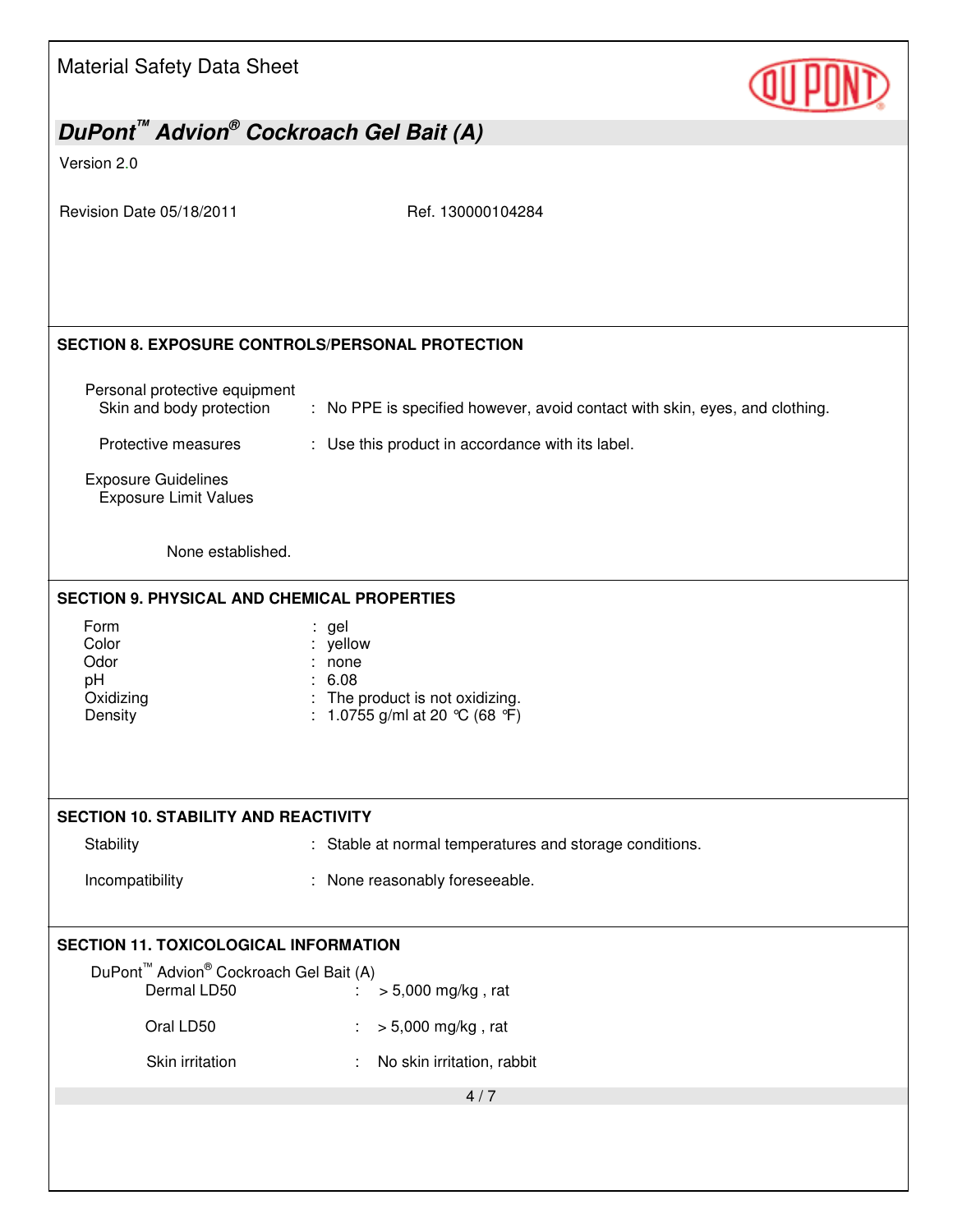

# *DuPont™ Advion® Cockroach Gel Bait (A)*  Version 2.0 Revision Date 05/18/2011 Ref. 130000104284 5 / 7 Eye irritation : No eye irritation, rabbit Sensitisation : Causes skin sensitization., guinea pig Indoxacarb Inhalation 4 h LC50 : 4.2 mg/l, female, rat Repeated dose toxicity : The following effects occurred at levels of exposure that significantly exceed those expected under labeled usage conditions. Inhalation rat Incoordination, Increased mortality or reduced survival, Respiratory irritation Oral rat Red blood cell destruction causing abnormal decrease in number of red blood cells (anaemia) Carcinogenicity : Did not show carcinogenic effects in animal experiments. Mutagenicity **interpretent in the Communist Communist Communist Communist Communist Communist Communist Communist Communist Communist Communist Communist Communist Communist Communist Communist Communist Communist Communis** effects. Did not cause genetic damage in animals. Reproductive toxicity : Animal testing did not show any effects on fertility. Teratogenicity **Exercise :** Animal testing showed effects on embryo-fetal development at levels equal to or above those causing maternal toxicity. **SECTION 12. ECOLOGICAL INFORMATION**  Aquatic Toxicity Indoxacarb 96 h LC50 : Oncorhynchus mykiss (rainbow trout) 0.65 mg/l 48 h EC50 : Daphnia magna (Water flea) 0.60 mg/l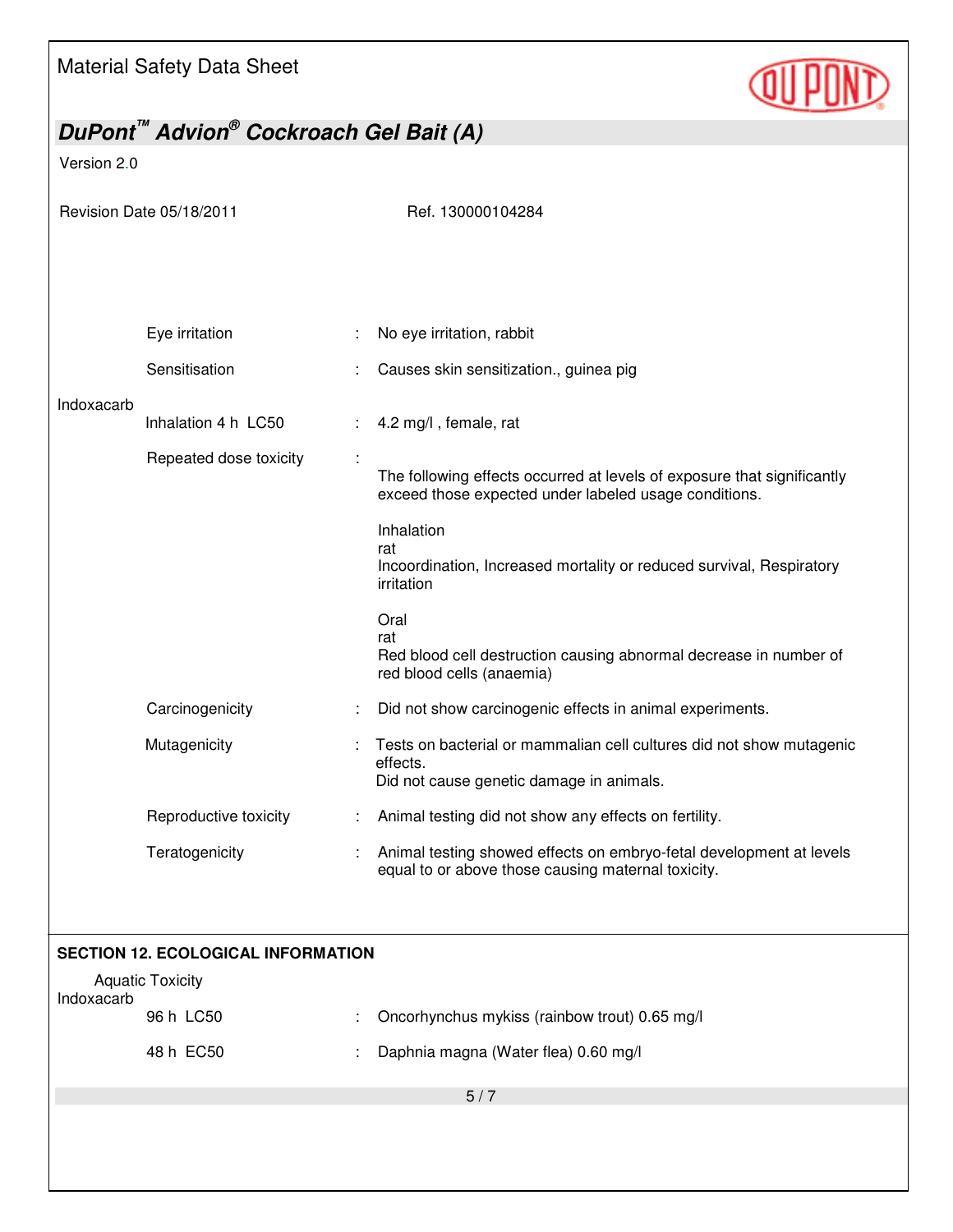

| DuPont <sup>™</sup> Advion <sup>®</sup> Cockroach Gel Bait (A) |                                                                                                                                                                                                                                                                                                                                                                                                           |  |  |  |
|----------------------------------------------------------------|-----------------------------------------------------------------------------------------------------------------------------------------------------------------------------------------------------------------------------------------------------------------------------------------------------------------------------------------------------------------------------------------------------------|--|--|--|
| Version 2.0                                                    |                                                                                                                                                                                                                                                                                                                                                                                                           |  |  |  |
| Revision Date 05/18/2011                                       | Ref. 130000104284                                                                                                                                                                                                                                                                                                                                                                                         |  |  |  |
| Additional ecological information                              | Environmental Hazards: Do not apply directly to water, or to areas<br>where surface water is present, or to intertidal areas below the mean<br>high water mark.                                                                                                                                                                                                                                           |  |  |  |
| <b>SECTION 13. DISPOSAL CONSIDERATIONS</b>                     |                                                                                                                                                                                                                                                                                                                                                                                                           |  |  |  |
| <b>Waste Disposal</b>                                          | : Do not contaminate water, food or feed by disposal. Wastes resulting from the<br>use of this product must be disposed of on site or at an approved waste<br>disposal facility.                                                                                                                                                                                                                          |  |  |  |
| <b>Container Disposal</b>                                      | : Do not reuse/refill the gel bait dispenser.<br>Place empty bait dispensers in trash, offer for recycling, or call your local solid<br>waste authority for disposal instructions.                                                                                                                                                                                                                        |  |  |  |
|                                                                | Not Regulated as a hazardous material by DOT, IMO, or IATA.                                                                                                                                                                                                                                                                                                                                               |  |  |  |
| <b>SECTION 15. REGULATORY INFORMATION</b>                      |                                                                                                                                                                                                                                                                                                                                                                                                           |  |  |  |
| SARA 313 Regulated<br>Chemical(s)                              | : SARA 313: This material does not contain any chemical components with<br>known CAS numbers that exceed the threshold (De Minimis) reporting levels<br>established by SARA Title III, Section 313.                                                                                                                                                                                                       |  |  |  |
| EPA Reg. No.                                                   | $: 352-652$<br>In the United States this product is regulated by the US Environmental<br>Protection Agency (EPA) under the Federal Insecticide, Fungicide and<br>Rodenticide Act (FIFRA). It is a violation of Federal law to use this product in<br>a manner inconsistent with its labeling. Read and follow all label directions.<br>This product is excluded from listing requirements under EPA/TSCA. |  |  |  |
|                                                                | 6/7                                                                                                                                                                                                                                                                                                                                                                                                       |  |  |  |
|                                                                |                                                                                                                                                                                                                                                                                                                                                                                                           |  |  |  |